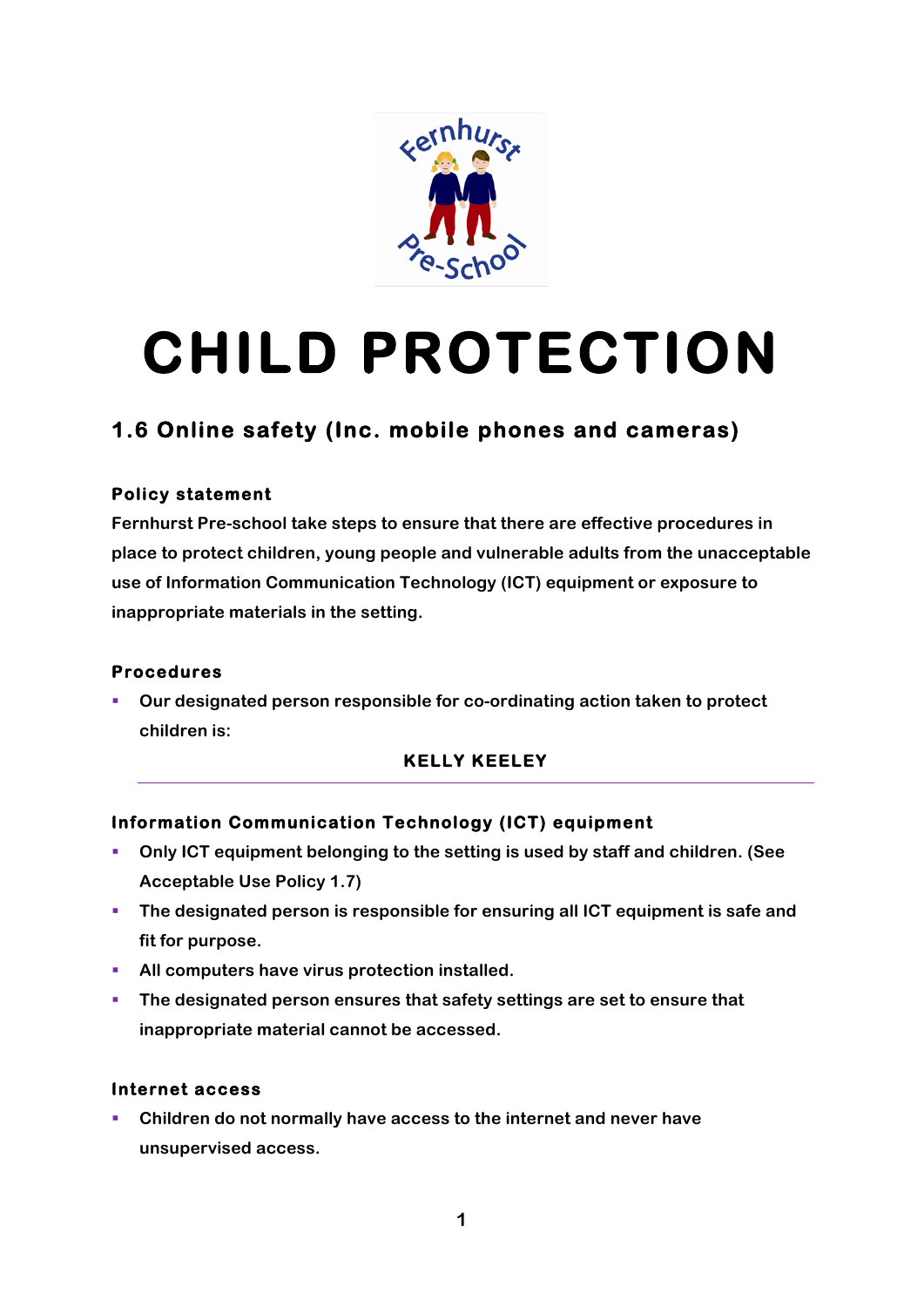- § **If staff access the internet with children for the purposes of promoting their learning, written permission is gained from parents who are shown this policy.**
- § **The designated person has overall responsibility for ensuring that children and young people are safeguarded and risk assessments in relation to online safety are completed.**
- § **Children are taught the following stay safe principles in an age appropriate way prior to using the internet;** 
	- **- only go on line with a grown up**
	- **- be kind on line**
	- **- keep information about me safely**
	- **- only press buttons on the internet to things I understand**
	- **- tell a grown up if something makes me unhappy on the internet**
- § **Designated persons will also seek to build children's resilience in relation to issues they may face in the online world, and will address issues such as staying safe, having appropriate friendships, asking for help if unsure, not keeping secrets as part of social and emotional development in age appropriate ways.**
- § **If a second hand computer is purchased or donated to the setting, the designated person will ensure that no inappropriate material is stored on it before children use it.**
- **EXTED All computers for use by children are located in an area clearly visible to staff.**
- § **Children are not allowed to access social networking sites.**
- § **Staff report any suspicious or offensive material, including material which may incite racism, bullying or discrimination to the Internet Watch Foundation at www.iwf.org.uk.**
- § **Suspicions that an adult is attempting to make inappropriate contact with a child on-line is reported to the National Crime Agency's Child Exploitation and Online Protection Centre at www.ceop.police.uk.**
- § **The designated person ensures staff have access to age-appropriate resources to enable them to assist children to use the internet safely.**
- **EXECTE If staff become aware that a child is the victim of cyber-bullying, they discuss this with their parents and refer them to sources of help, such as the NSPCC on 0808 800 5000 or www.nspcc.org.uk, or Childline on 0800 1111 or www.childline.org.uk.**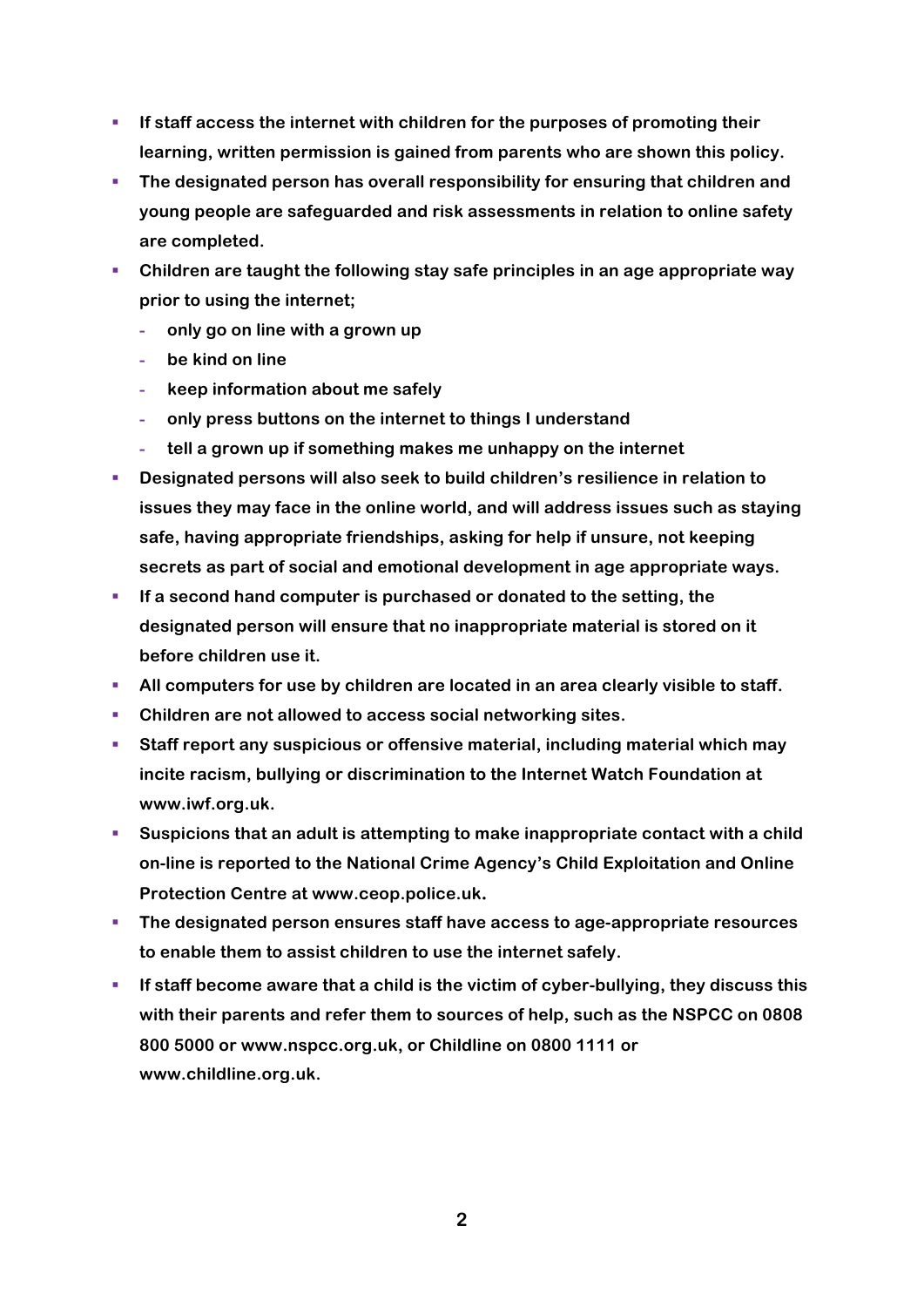#### **Email**

- § **Children are not permitted to use email in the setting. Parents and staff are not normally permitted to use setting equipment to access personal emails.**
- § **Staff do not access personal or work email whilst supervising children.**
- § **Staff send personal information by encrypted email and share information securely at all times.**

#### **Mobile phones – children**

§ **Children do not bring mobile phones or other ICT devices with them to the setting. If a child is found to have a mobile phone or ICT device with them, this is removed and stored in the office until the parent collects them at the end of the session.**

#### **Mobile phones – staff and visitors**

- § **Personal mobile phones are not used by our staff on the premises during working hours. They will be stored in a container in the kitchen.**
- **In an emergency, personal mobile phones may be used in an area where there are no children present, with permission from the Manager.**
- § **Our staff and volunteers ensure that the setting telephone number is known to family and other people who may need to contact them in an emergency.**
- § **If our members of staff or volunteers take their mobile phones on outings, for use in case of an emergency, they must not make or receive personal calls, or take photographs of children.**
- **•** Parents and visitors are requested not to use their mobile phones whilst on the **premises. We make an exception if a visitor's company or organisation operates a lone working policy that requires contact with their office periodically throughout the day. Visitors will be advised of a quiet space where they can use their mobile phone, where no children are present.**
- **EXPLED THESE THES ALSO APPLY TO THE USE OF WORK-ISSUED MODILES, and when visiting or supporting staff in other settings.**

#### **Cameras and videos**

- § **Our staff and volunteers must not bring their personal cameras or video recording equipment into the setting.**
- § **Photographs and recordings of children are only taken for valid reasons i.e. to record their learning and development, or for displays within the setting, with**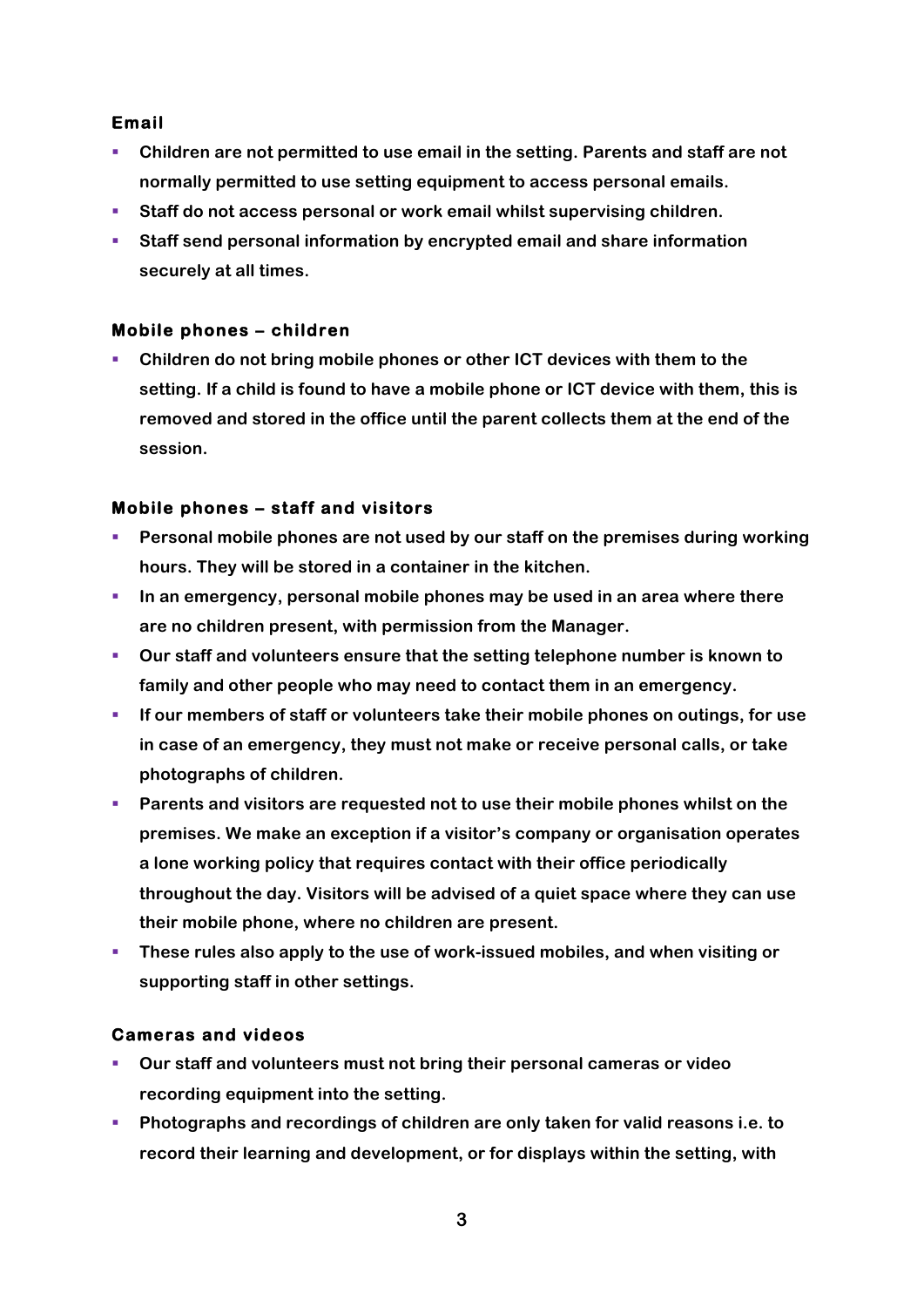**written permission received by parents (see the Registration form). Such use is monitored by the Manager.**

- § **Where parents request permission to photograph or record their own children at special events, general permission is gained from all parents for their children to be included. Parents are advised that they do not have a right to photograph anyone else's child or to upload photos of anyone else's children.**
- § **If photographs of children are used for publicity purposes, parental consent must be given and safeguarding risks minimised, for example, ensuring children cannot be identified by name or through being photographed in a sweatshirt with the name of their setting on it.**

#### **Social media**

- Staff are advised to manage their personal security settings to ensure that their **information is only available to people they choose to share information with.**
- Staff should not accept service users, children and parents as friends due to it **being a breach of expected professional conduct.**
- **In the event that staff name the organisation or workplace in any social media they do so in a way that is not detrimental to the organisation or its service users.**
- Staff observe confidentiality and refrain from discussing any issues relating to **work**
- § **Staff should not share information they would not want children, parents or colleagues to view.**
- § **Staff should report any concerns or breaches to the designated person in their setting.**
- § **Staff avoid personal communication, including on social networking sites, with the children and parents with whom they act in a professional capacity. If a practitioner and family are friendly prior to the child coming into the setting, this information is shared with the manager prior to a child attending and a risk assessment and agreement in relation to boundaries is agreed.**

#### **Electronic learning journals for recording children's progress**

- § **Managers seek permission from the senior management team prior to using any online learning journal. A risk assessment is completed with details on how the learning journal is managed to ensure children are safeguarded.**
- Staff adhere to the guidance provided with the system at all times.